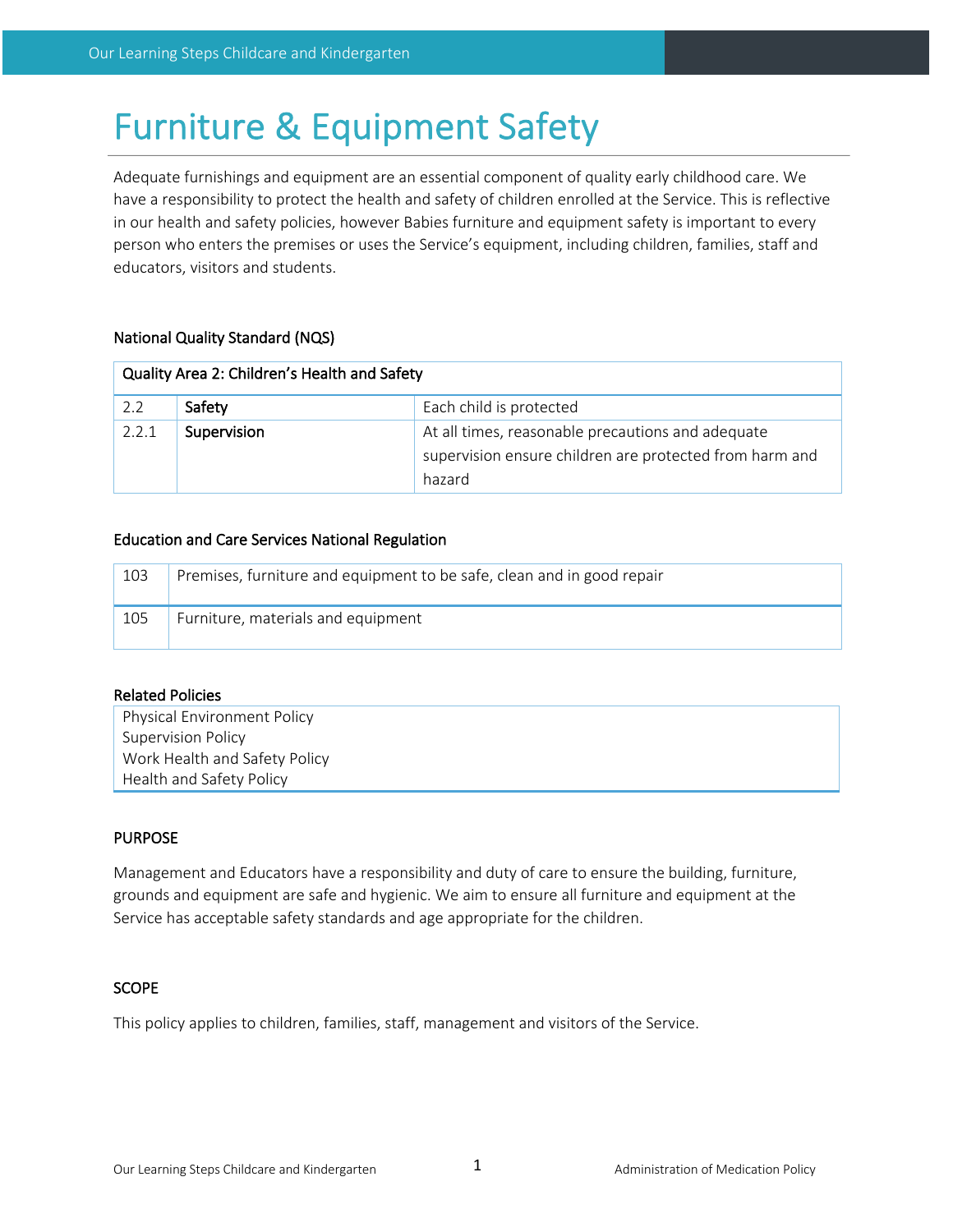### IMPLEMENTATION

Our Service understands the importance of children experiencing and learning about risk through safe and creative play. All children have the right to be safe. The provision of safe environments for children is essential to prevent injury and enable them to grow and develop. We will only use furniture and equipment that has been made in accordance with Australian mandatory design standards and the safe baby code of practice which has been developed by Kidsafe Child Accident Prevention Foundation of Australia.

## Management will ensure:

- The equipment and furniture used in providing the education and care at the Service is safe, clean and in good repair.
- The age recommendation in relation to the age and developmental stage of the children using the furniture and equipment.
- Educators are aware of appropriate instructions for use and supervision.
- Furniture is securely built so it will not collapse, is easy to clean, and non-toxic
- To identify any entrapment hazards; it is easy for small fingers and limbs to get caught in gaps. Head and upper body entrapments can cause death by asphyxiation.

(Be aware that fingers can get caught in holes or openings between 5-12mm, limbs in gaps between 30-50mm and heads in gaps over 85mm.)

- All equipment and furniture is kept in a clean and hygienic state, particularly before and after food service.
- Furniture and equipment does not contain any lead. This is most likely to occur with second hand furniture.
- To adhere to National Law and the Education and Care Services National Regulations and licensing requirements that relate to the safety of children at the Service.

## Educators will ensure:

- They carefully consider all aspects regarding the use of furniture and equipment and how it suits the age and stage of the children's development.
- All cupboards have safety locks and remain locked when not in use.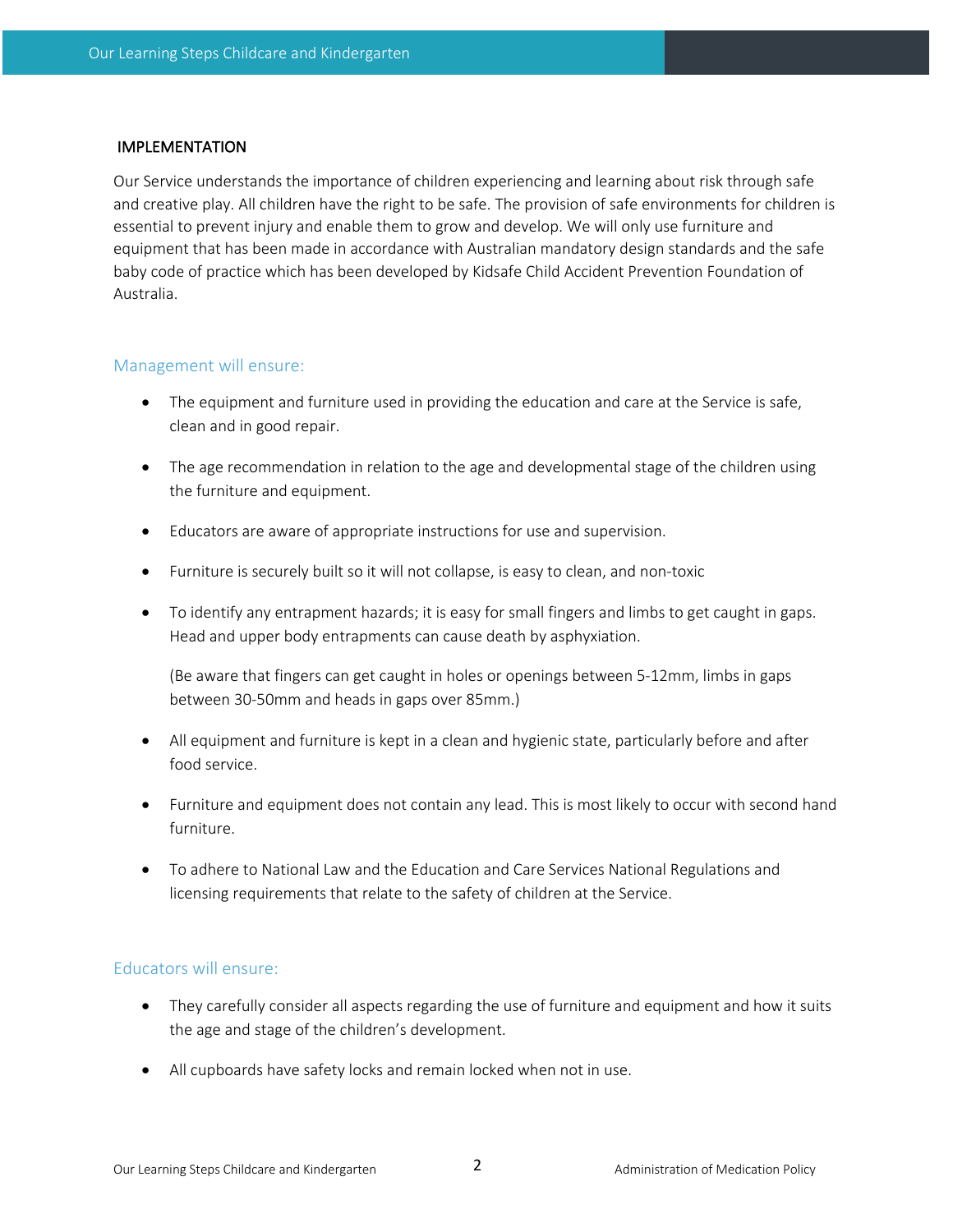- Effective supervision of children, including infants at all times to minimise the risk of accidents and injuries that could result from the furniture and equipment within the learning environment and Babies.
- To regularly test locking devices to ensure they work correctly.
- To regularly check furniture and equipment for stability wear and tear.
- Non-toxic, easy to clean surfaces will be sourced for all equipment.
- To reflect on common accidents and incidents in the learning environment and implement an action plan to ensure the safety of children and minimise accidents at the Service
- A record is kept of any furniture or equipment that needs maintenance in the *Maintenance Register* and report this to Management.
- To provide a safe physical environment that allows children to play safely.
- They remain up to date with health and safety changes within the early childhood sector by attending appropriate professional development.
- The furnishing and equipment within the program supports and stimulates children's development

## Babies Furniture

- The Babies room will be free from small objects or items that can break and become a potential hazard.
- Always use furniture and equipment that is free of rough surfaces, sharp edges, points, projections and small pieces that can break off. (Avoid using unsafe equipment such as baby walkers)
- To reduce the risk of harm, collapsible furniture and furniture that presents possible entrapment hazards will not be used in the Babies.
- Infants will never be left unattended at any time. All infants are to be safely secured in their highchair when eating.
- Ensure the sides of cots are put up when children are inside.